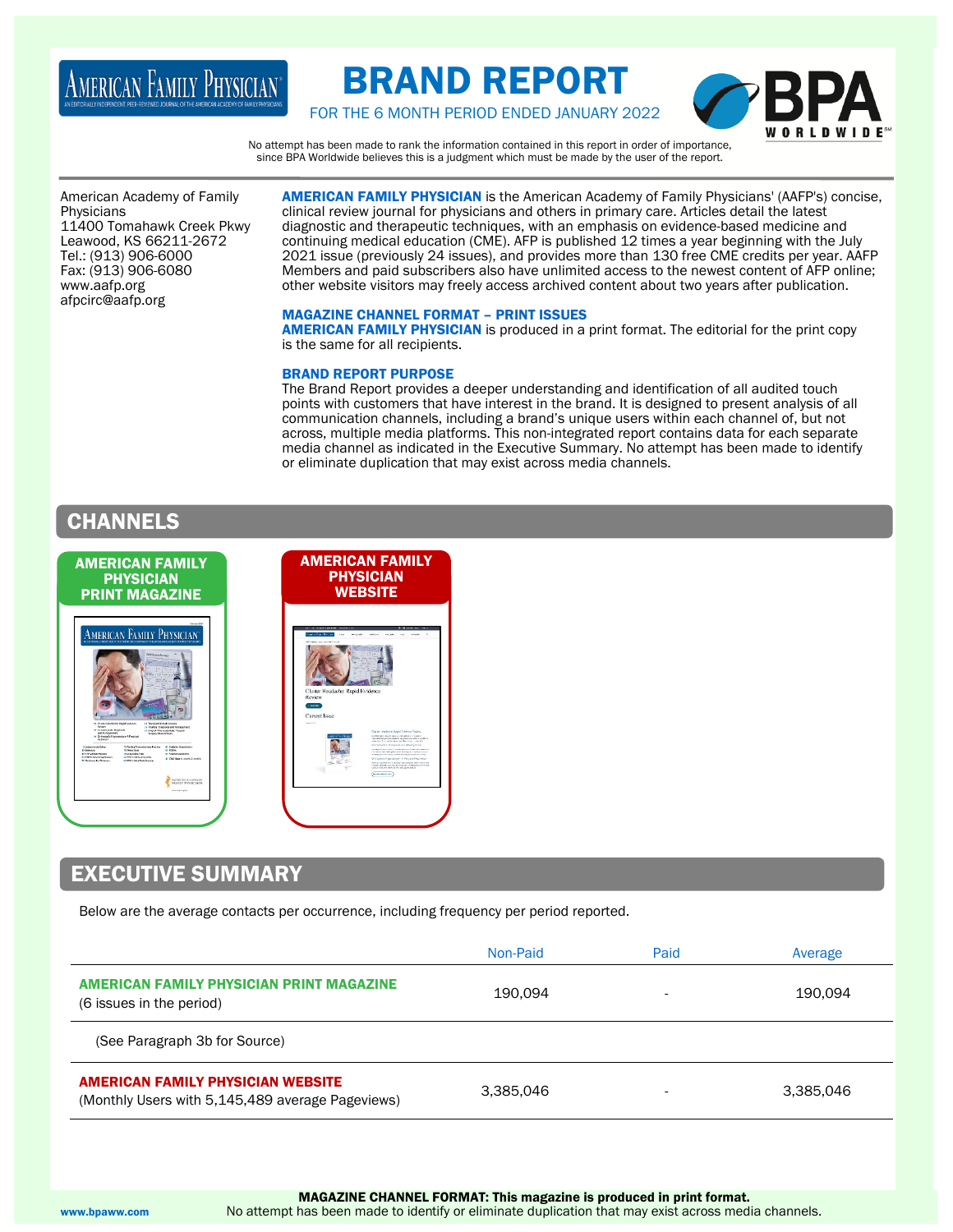|                                              | <b>Total Qualified</b>   |                          | <b>Oualified Non-Paid</b> |         |        | <b>Qualified Paid</b> |
|----------------------------------------------|--------------------------|--------------------------|---------------------------|---------|--------|-----------------------|
| Oualified<br>Circulation                     | Copies                   | Percent                  | Copies                    | Percent | Copies | Percent               |
| Individual                                   | 190.094                  | 100.0                    | 190,094                   | 100.0   | ۰      |                       |
| Sponsored<br>Individually<br>Addressed       |                          |                          |                           |         |        | ٠                     |
| Membership Benefit                           | $\overline{\phantom{a}}$ | $\overline{\phantom{a}}$ | ۰                         |         | ۰      |                       |
| Multi-Copy Same<br>Addressee                 | ٠                        | ٠                        | ۰                         |         |        | ٠                     |
| Single Copy Sales                            | ٠                        | $\overline{\phantom{a}}$ | ٠                         |         | ۰      | ٠                     |
| <b>TOTAL QUALIFIED</b><br><b>CIRCULATION</b> | 190,094                  | 100.0                    | 190.094                   | 100.0   |        | ۰                     |

# Official Publication of: American Academy of Family Physicians Established: 1970/Issues Per Year: 12 (See Additional Data)

# FIELD SERVED

AMERICAN FAMILY PHYSICIAN serves the medical profession.

|                                              | 9.008<br><b>TOTAL</b> |  |
|----------------------------------------------|-----------------------|--|
| All Other                                    | 2,705                 |  |
| Allocated for Trade Shows<br>and Conventions |                       |  |
| Advertiser and Agency                        | 90                    |  |
| Other Paid Circulation                       | 6,213                 |  |
| Non-Qualified<br>Not Included Elsewhere      | Copies                |  |
| <b>AVERAGE NON-QUALIFIED CIRCULATION</b>     |                       |  |

DEFINITION OF RECIPIENT QUALIFICATION

This issue is 1.6% or 3,023 copies below the average of the other 5 issues reported in Paragraph 2.<br>This journal conforms to the uniform specialty/professional activity breakout which was developed by the BPA Worldwide adv

Qualified recipients are family physicians, including medical teachers; selected office-based general practitioners; selected direct patient care office and hospital-based general internists or family medicine osteopaths; Academy members in FM/GP/IM and other specialties, Canadian and other international physician members, student affiliate members and physician members with medical teaching, administration, research and other activity as their major professional activity, as reported in Paragraph 3a herein.

# 2. QUALIFIED CIRCULATION BY ISSUES FOR PERIOD 2021/2022 Issue August 190,122 September 191,670 October 191,430 November 191,056 December 188,713 January 187,575

3a. BUSINESS/OCCUPATION BREAKOUT OF QUALIFIED CIRCULATION FOR ISSUE OF JANUARY 2022

No. 903/01-22<br>Comparable No. 903/01-22 Comparable

|           |                                                           |                    |                     |                                      |                                               | Major Professional Activity for United States (See Note 2) |                                                |                  |                                           |                                     |                                   |                            |                       |                                    |                                    |                                                     |                                    |                                      |                                                              |
|-----------|-----------------------------------------------------------|--------------------|---------------------|--------------------------------------|-----------------------------------------------|------------------------------------------------------------|------------------------------------------------|------------------|-------------------------------------------|-------------------------------------|-----------------------------------|----------------------------|-----------------------|------------------------------------|------------------------------------|-----------------------------------------------------|------------------------------------|--------------------------------------|--------------------------------------------------------------|
|           |                                                           |                    |                     |                                      |                                               |                                                            |                                                |                  | Patient Care                              |                                     |                                   |                            |                       | <b>Other Professional Activity</b> |                                    |                                                     |                                    | Osteopathic Physicians               |                                                              |
|           |                                                           |                    |                     |                                      |                                               |                                                            |                                                |                  | <b>Hospital Based Practice</b>            |                                     |                                   |                            |                       |                                    |                                    |                                                     |                                    |                                      |                                                              |
|           | Business Industry (See Note 3 & 4)                        | Total<br>Qualified | Percent<br>of Total | Total-AAFP<br>Members<br>(See Note 1 | Other Physicians Office Based<br>(See Note 1) | (A)                                                        | Interns and/or<br>1st Year<br>Residents<br>(B) | Residents<br>(C) | Full Time<br><b>Hospital Staff</b><br>(D) | Total<br>(Hospital<br>Based)<br>(E) | Total<br>(Patient<br>Care)<br>(F) | Medical<br>Teaching<br>(G) | Administration<br>(H) | Research<br>(1)                    | Other<br>(J, K, O)<br>(See Note 2) | Total<br>(Other<br>Professional<br>Activity)<br>(L) | Office<br>Based<br>Practice<br>(M) | Hospital<br>Based<br>Practice<br>(N) | Canada &<br>Other<br>International<br>(P, Q)<br>(See Note 2) |
| AM<br>3   | Aerospace Medicine                                        | 47                 | $\sim$              | 47                                   | $\sim$ $-$                                    | 6                                                          | $\sim$                                         | $\sim$           | -5                                        | -5                                  | 11                                | $\sim$ $ \sim$             | -5                    |                                    | 28                                 | 33                                                  | $\mathbf{3}$                       | $\sim$                               | $\sim$ $-$                                                   |
|           | Allergy                                                   |                    |                     |                                      | $\sim$                                        |                                                            |                                                |                  |                                           |                                     |                                   |                            |                       |                                    | 6                                  |                                                     |                                    |                                      |                                                              |
| AN        | Anaesthesiology                                           | 58                 | $\sim$              | 58                                   | $\sim$                                        | 23                                                         | $\sim$                                         |                  | $\overline{4}$                            |                                     | 27                                |                            |                       |                                    | 22                                 | 22                                                  |                                    |                                      |                                                              |
| CD        | <b>Cardiovascular Diseases</b>                            | 12                 |                     | 12                                   | $\sim$                                        |                                                            | $\sim$                                         | $\overline{2}$   | 1                                         |                                     |                                   |                            |                       | $\sim$                             | 6                                  | 8                                                   |                                    |                                      |                                                              |
| 11        | Dermatology                                               | 33                 | $\sim$              | 33                                   | $\sim$                                        | 19                                                         | $\sim$                                         | $\overline{2}$   | $\overline{4}$                            |                                     | 25                                |                            | $\sim$                |                                    | 6                                  |                                                     |                                    |                                      |                                                              |
| 15<br>EM  | <b>Emergency Medicine</b>                                 | 872                | 0.5                 | 872                                  | $\overline{\phantom{a}}$                      | 319                                                        | $\sim$                                         | 6                | 293                                       | 299                                 | 618                               |                            | 10                    | $\mathbf{1}$                       | 147                                | 162                                                 | 51                                 | 36                                   |                                                              |
| 18 FM     | <b>Family Medicine</b>                                    | 116,840            | 62.3                | 74,314                               | 42,526                                        | 74,037                                                     | 67                                             | 7,438            | 7,279                                     | 14,784                              | 88,821                            | 1,299                      | 803                   | 99                                 | 11,869                             | 14,070                                              | 11,919                             | 1,698                                | 332                                                          |
| 19 FPG    | Family Practice, Geriatric Medicine                       | 507                | 0.3                 | 507                                  | $\sim$                                        | 343                                                        | 3                                              | 14               | 51                                        | 68                                  | 411                               | 8                          |                       | $\mathbf{1}$                       | 67                                 | 84                                                  |                                    |                                      |                                                              |
|           | Family Practice, Sports Medicine (Note 1)                 | 1,062              | 0.6                 | 1,062                                | $\sim$ $-$                                    | 775                                                        | 6                                              | 57               | 61                                        | 124                                 | 899                               | $\overline{4}$             |                       |                                    | 84                                 | 89                                                  | 61                                 |                                      |                                                              |
| 21 GP     | <b>General Practice</b>                                   | 2,070              | 1.1                 | 632                                  | 1,438                                         | 1,656                                                      | $\sim$                                         |                  | 18                                        | 18                                  | 1,674                             | $\sim$                     |                       |                                    | 375                                | 379                                                 |                                    |                                      |                                                              |
| 27 IM     | <b>Internal Medicine</b>                                  | 49,338             | 26.3                | 321                                  | 49,017                                        | 48,851                                                     | $\sim$                                         |                  | 342                                       | 346                                 | 49,197                            |                            |                       |                                    | 101                                | 107                                                 | 24                                 |                                      |                                                              |
| 30<br>IMG | Internal Medicine, Geriatrics                             | 414                | 0.2                 | 414                                  | $\overline{\phantom{a}}$                      | 283                                                        |                                                | 15               | 33                                        | 48                                  | 331                               | 3                          |                       |                                    | 55                                 | 60                                                  | 10                                 |                                      |                                                              |
| 43 OBG    | Obstetrics & Gynecology                                   | 138                | 0.1                 | 138                                  | $\sim$                                        | 74                                                         |                                                | 3                | 9                                         | 13                                  | 87                                | 2                          |                       |                                    | 37                                 | 39                                                  |                                    |                                      | $\sim$                                                       |
| OM<br>45  | <b>Occupational Medicine</b>                              | 228                | 0.1                 | 228                                  | $\overline{\phantom{a}}$                      | 100                                                        |                                                |                  | 14                                        | 14                                  | 114                               |                            | 19                    |                                    | 79                                 | 100                                                 | 11                                 | ◠                                    |                                                              |
| 56 PTH    | Pathology, Anatomic/Clinical                              | 14                 | $\sim$              | 14                                   | $\sim$                                        |                                                            | $\sim$                                         |                  |                                           |                                     |                                   |                            |                       |                                    | 3                                  |                                                     |                                    |                                      | $\sim$                                                       |
| 66 PD     | Pediatrics                                                | 77                 | 0.1                 | 77                                   | . .                                           | 31                                                         |                                                | $\sim$           | $\overline{7}$                            | Q                                   | 40                                | $\overline{1}$             |                       |                                    | 25                                 | 28                                                  |                                    | 3                                    |                                                              |
| 76 PM     | Physical Medicine and Rehabilitation                      | 22                 | $\sim$              | 22                                   | $\sim$                                        | $6\overline{6}$                                            |                                                |                  | 3                                         |                                     | 10                                |                            |                       |                                    | 9                                  | -9                                                  |                                    |                                      |                                                              |
| 78 GPM    | Preventative Medicine, General                            | 249                | 0.1                 | 249                                  |                                               | 157                                                        |                                                | 12 <sup>°</sup>  | 12                                        | 24                                  | 181                               | $\overline{2}$             |                       |                                    | 48                                 | 59                                                  |                                    | $\overline{2}$                       |                                                              |
| 79 P      | Psychiatry                                                | 75                 | $\sim$              | 75                                   | $\sim$                                        | 23                                                         | $\overline{2}$                                 | 5                | $\overline{4}$                            | 11                                  | 34                                | $\sim$                     | $\mathcal{D}$         |                                    | 28                                 | 30                                                  |                                    |                                      | $\sim$                                                       |
| PHP       | Public Health and General Preventive Medicine<br>(Note 1) | 43                 |                     | 43                                   |                                               | 11                                                         |                                                |                  | $\overline{4}$                            |                                     | 15                                |                            | 8                     | $\overline{2}$                     | 18                                 | 28                                                  |                                    |                                      |                                                              |
| 86 DR     | Radiology, Diagnostic                                     | 13                 | $\sim$              | 13                                   | $\sim$                                        |                                                            |                                                | 2                |                                           |                                     | 10                                |                            |                       |                                    |                                    |                                                     |                                    | $\overline{2}$                       | $\sim$                                                       |
| 94 GS     | Surgery, General                                          | 112                | 0.1                 | 112                                  |                                               | 46                                                         |                                                | 8                | 3                                         | 11                                  | 57                                |                            |                       |                                    | 33                                 | 34                                                  |                                    | 14                                   |                                                              |
| 97 ORS    | Surgery, Orthopedic                                       | 19                 | $\sim$              | 19                                   | $\sim$                                        | 11                                                         | $\sim$                                         |                  |                                           |                                     | 12                                | $\sim$                     |                       |                                    | 6                                  | 6                                                   |                                    | $\sim$                               | $\sim$                                                       |
| 104 OS    | <b>Other Specialty</b>                                    | 1,512              | 0.8                 | 1,510                                | $\overline{2}$                                | 751                                                        | 17                                             | 131              | 209                                       | 357                                 | 1,108                             | 10                         | 51                    | $\overline{4}$                     | 247                                | 312                                                 | 58                                 | 27                                   |                                                              |
| 105 US    | Other Unspecified                                         | 12,193             | 6.5                 | 12,193                               | $\sim$                                        | 220                                                        | $\sim$ $ \sim$                                 | 426              | 15                                        | 441                                 | 661                               |                            |                       | $\sim$                             | 9,658                              | 9,660                                               | 49                                 | 1,659                                | 164                                                          |
|           | TOTAL QUALIFIED COPIES TO PHYSICIANS                      | 185,955            | 99.1                | 92,972                               | 92,983                                        | 127,755                                                    | 97                                             | 8,129            | 8,373                                     | 16,599                              | 144,354                           | 1,338                      | 922                   | 118                                | 22,958                             | 25,336                                              | 12,247                             | 3,479                                | 539                                                          |
|           | <b>PERCENT TO PHYSICIANS</b>                              | 99.1               | $\sim$              | 49.5                                 | 49.6                                          | 68.1                                                       | 0.1                                            | 4.3              | 4.5                                       | 8.9                                 | 77.0                              | 0.7                        | 0.5                   | 0.1                                | 12.2                               | 13.5                                                | 6.5                                | 1.8                                  | 0.3                                                          |
|           | <b>Medical Students</b>                                   | 1,620              | 0.9                 |                                      |                                               |                                                            |                                                |                  |                                           |                                     |                                   |                            |                       |                                    |                                    |                                                     |                                    |                                      |                                                              |
|           | <b>TOTAL OUALIFIED CIRCULATION</b>                        | 187,575            | 100.0               |                                      |                                               |                                                            |                                                |                  |                                           |                                     |                                   |                            |                       |                                    |                                    |                                                     |                                    |                                      |                                                              |

Note 1 - Non-comparable additional data reported at the publisher's option.

Note 2 - Classifications J, K, O, and Classifications P, Canada, and Q, Other International and R, U.S. Territories have been combined at the publisher's option.<br>Note 3 - Comparable professional classifications 1-2, 5-6, 8

Note 4 - Comparable professional classifications Hospitals, Nursing Homes, Medical Libraries, Schools and Associations, and Others Allied to the Field have been omitted at the publisher's option.

| <b>Total Qualified</b> |  |
|------------------------|--|
| 190,122                |  |
| 191,670                |  |
| 191,430                |  |
| 191,056                |  |
| 188,713                |  |
| 187,575                |  |
|                        |  |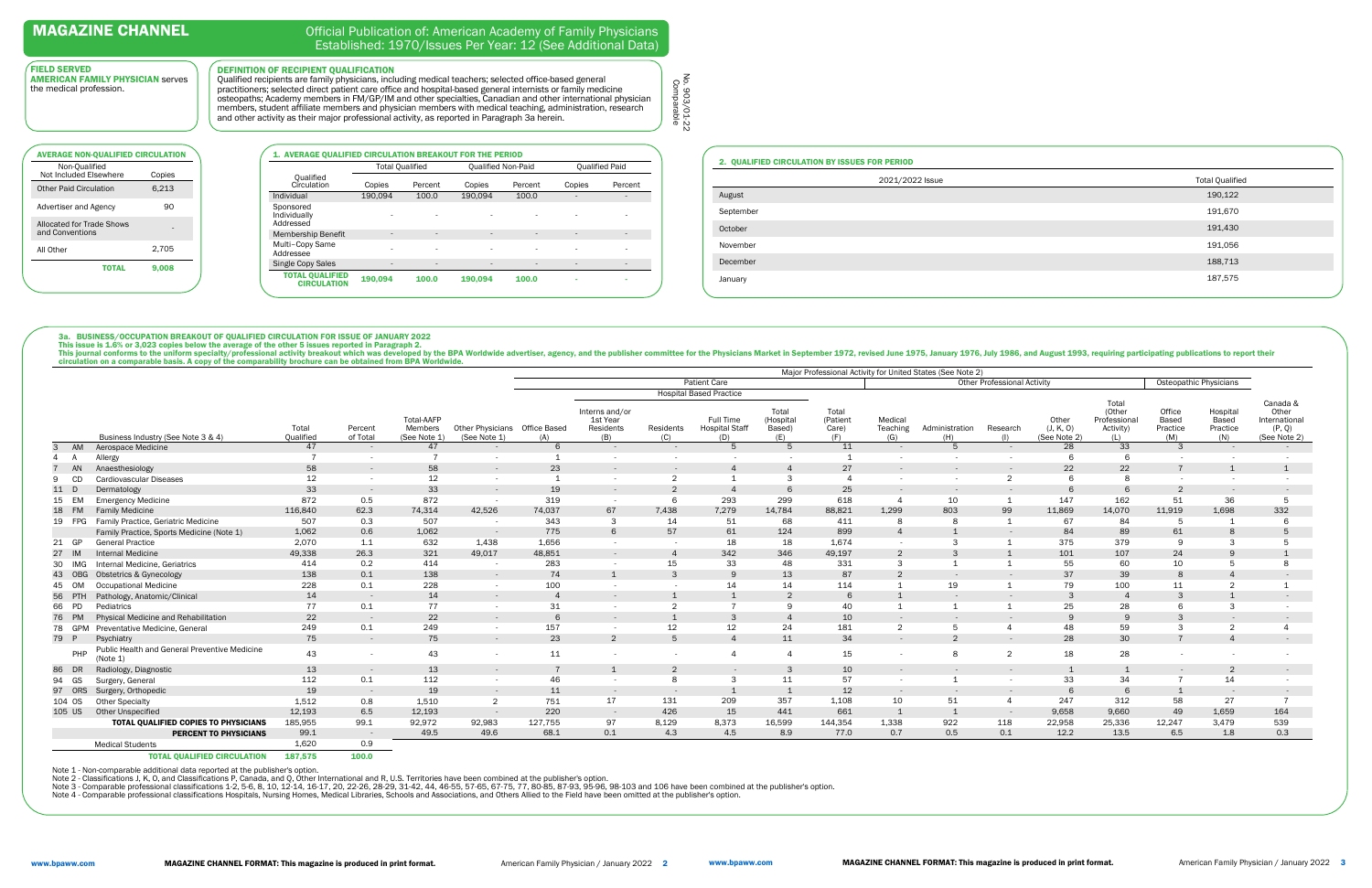|                                                                 |                | Qualified Within |                              |                    |         |
|-----------------------------------------------------------------|----------------|------------------|------------------------------|--------------------|---------|
| <b>Qualification Source</b>                                     | $1$ year       | 2 year           | 3 year                       | Total<br>Qualified | Percent |
| I. TOTAL - Direct Request:                                      | 4,705          | 2,834            | 5,241                        | 12,780             | 6.8     |
| a. Written                                                      | 3,516          | 2,306            | 4,575                        | 10,397             | 5.5     |
| b. Telecommunication                                            |                |                  |                              |                    |         |
| c. Electronic                                                   | 1,189          | 528              | 666                          | 2,383              | 1.3     |
| II. TOTAL - Request from recipient's company:                   | $\blacksquare$ |                  | $\qquad \qquad \blacksquare$ |                    |         |
| a. Written                                                      |                |                  |                              |                    |         |
| b. Telecommunication                                            | $\sim$         |                  | $\overline{\phantom{a}}$     |                    |         |
| c. Electronic                                                   |                |                  |                              |                    |         |
| III. TOTAL - Membership Benefit:                                |                |                  |                              |                    |         |
| a. Individual                                                   |                |                  |                              |                    |         |
| b. Organizational                                               |                |                  |                              |                    |         |
| IV. TOTAL - Communication (other than request):                 |                |                  |                              |                    |         |
| a. Written                                                      |                |                  |                              |                    |         |
| b. Telecommunication                                            |                |                  |                              |                    |         |
| c. Electronic                                                   |                |                  | $\overline{\phantom{a}}$     |                    |         |
| V. TOTAL - Sources other than above (listed<br>alphabetically): | 174,795        |                  |                              | 174,795            | 93.2    |
| *Association rosters and directories                            | 174,795        |                  | $\overline{\phantom{a}}$     | 174,795            | 93.2    |
| <b>Business directories</b>                                     |                |                  |                              |                    |         |
| Manufacturer's, distributor's and wholesaler's lists            | $\sim$         |                  | $\overline{\phantom{a}}$     |                    |         |
| Other sources                                                   | ٠              |                  |                              |                    |         |
| VI. TOTAL - Single Copy Sales:                                  | $\blacksquare$ |                  | $\blacksquare$               |                    |         |
| <b>TOTAL QUALIFIED CIRCULATION</b>                              | 179,500        | 2,834            | 5,241                        | 187,575            | 100.0   |
| <b>PERCENT</b>                                                  | 95.7           | 1.5              | 2.8                          | 100.0              |         |

| 3c. MAILING ADDRESS BREAKOUT OF QUALIFIED CIRCULATION FOR ISSUE OF JANUARY 2022 |                          |                          |  |  |  |  |  |
|---------------------------------------------------------------------------------|--------------------------|--------------------------|--|--|--|--|--|
| <b>Mailing Address</b>                                                          | <b>Total Qualified</b>   | Percent                  |  |  |  |  |  |
| Individuals by name and title and/or function                                   | 187,575                  | 100.0                    |  |  |  |  |  |
| Individuals by name only                                                        |                          | ۰                        |  |  |  |  |  |
| Titles or functions only                                                        | $\blacksquare$           |                          |  |  |  |  |  |
| Company names only                                                              | ٠                        |                          |  |  |  |  |  |
| Multi-Copy Same Addressee copies                                                | $\overline{\phantom{a}}$ | $\overline{\phantom{a}}$ |  |  |  |  |  |
| Single Copy Sales                                                               | ٠                        |                          |  |  |  |  |  |
| <b>TOTAL QUALIFIED CIRCULATION</b>                                              | 187,575                  | 100.0                    |  |  |  |  |  |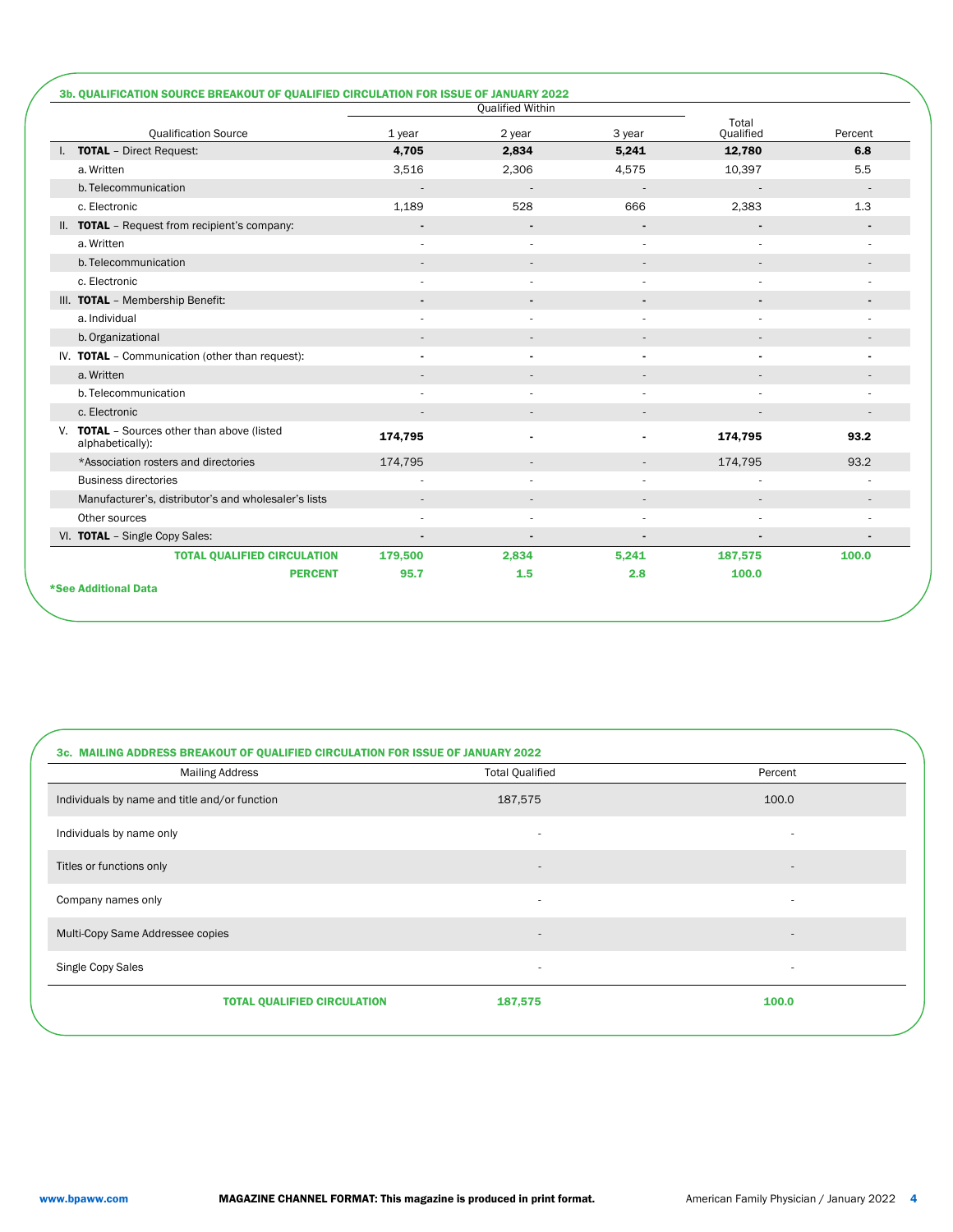## GEOGRAPHICAL BREAKOUT OF QUALIFIED CIRCULATION FOR ISSUE OF JANUARY 2022\*

| <b>State</b>            | <b>Total Qualified</b> | Percent | <b>State</b>            | <b>Total Qualified</b> | Percent |
|-------------------------|------------------------|---------|-------------------------|------------------------|---------|
| Maine                   | 1,178                  |         | Kentucky                | 2,271                  |         |
| New Hampshire           | 838                    |         | Tennessee               | 3,813                  |         |
| Vermont                 | 512                    |         | Alabama                 | 2,644                  |         |
| Massachusetts           | 3,874                  |         | Mississippi             | 1,308                  |         |
| Rhode Island            | 631                    |         | <b>EAST SO. CENTRAL</b> | 10,036                 | 5.3     |
| Connecticut             | 1,682                  |         | Arkansas                | 1,933                  |         |
| <b>NEW ENGLAND</b>      | 8,715                  | 4.6     | Louisiana               | 2,378                  |         |
| New York                | 9,862                  |         | Oklahoma                | 2,003                  |         |
| New Jersey              | 4,589                  |         | Texas                   | 13,736                 |         |
| Pennsylvania            | 8,081                  |         | WEST SO. CENTRAL        | 20,050                 | 10.7    |
| <b>MIDDLE ATLANTIC</b>  | 22,532                 | 12.0    | Montana                 | 813                    |         |
| Ohio                    | 6,505                  |         | Idaho                   | 1,117                  |         |
| Indiana                 | 3,910                  |         | Wyoming                 | 369                    |         |
| <b>Illinois</b>         | 7,560                  |         | Colorado                | 3,731                  |         |
| Michigan                | 6,150                  |         | New Mexico              | 1,252                  |         |
| Wisconsin               | 3,988                  |         | Arizona                 | 3,437                  |         |
| EAST NO. CENTRAL        | 28,113                 | 15.0    | Utah                    | 1,448                  |         |
| Minnesota               | 4,243                  |         | Nevada                  | 1,554                  |         |
| lowa                    | 2,069                  |         | <b>MOUNTAIN</b>         | 13,721                 | 7.3     |
| Missouri                | 3,058                  |         | Alaska                  | 590                    |         |
| North Dakota            | 565                    |         | Washington              | 5,571                  |         |
| South Dakota            | 644                    |         | Oregon                  | 2,916                  |         |
| Nebraska                | 1,307                  |         | California              | 22,966                 |         |
| Kansas                  | 1,948                  |         | Hawaii                  | 986                    |         |
| <b>WEST NO. CENTRAL</b> | 13.834                 | 7.4     | <b>PACIFIC</b>          | 33,029                 | 17.6    |
| Delaware                | 534                    |         | <b>UNITED STATES</b>    | 186,523                | 99.4    |
| Maryland                | 3.349                  |         | <b>U.S. Territories</b> | 347                    |         |
| Washington, DC          | 426                    |         | Canada                  | 367                    |         |
| Virginia                | 5,089                  |         | Mexico                  | 5                      |         |
| West Virginia           | 1,231                  |         | Other International     | 167                    |         |
| North Carolina          | 5,891                  |         | APO/FPO                 | 166                    |         |
| South Carolina          | 2,950                  |         |                         |                        |         |
| Georgia                 | 5,153                  |         | <b>TOTAL QUALIFIED</b>  |                        |         |
| Florida                 | 11,870                 |         | <b>CIRCULATION</b>      | 187,575                | 100.0   |
| SOUTH ATLANTIC          | 36,493                 | 19.5    |                         |                        |         |
| *See Additional Data    |                        |         |                         |                        |         |